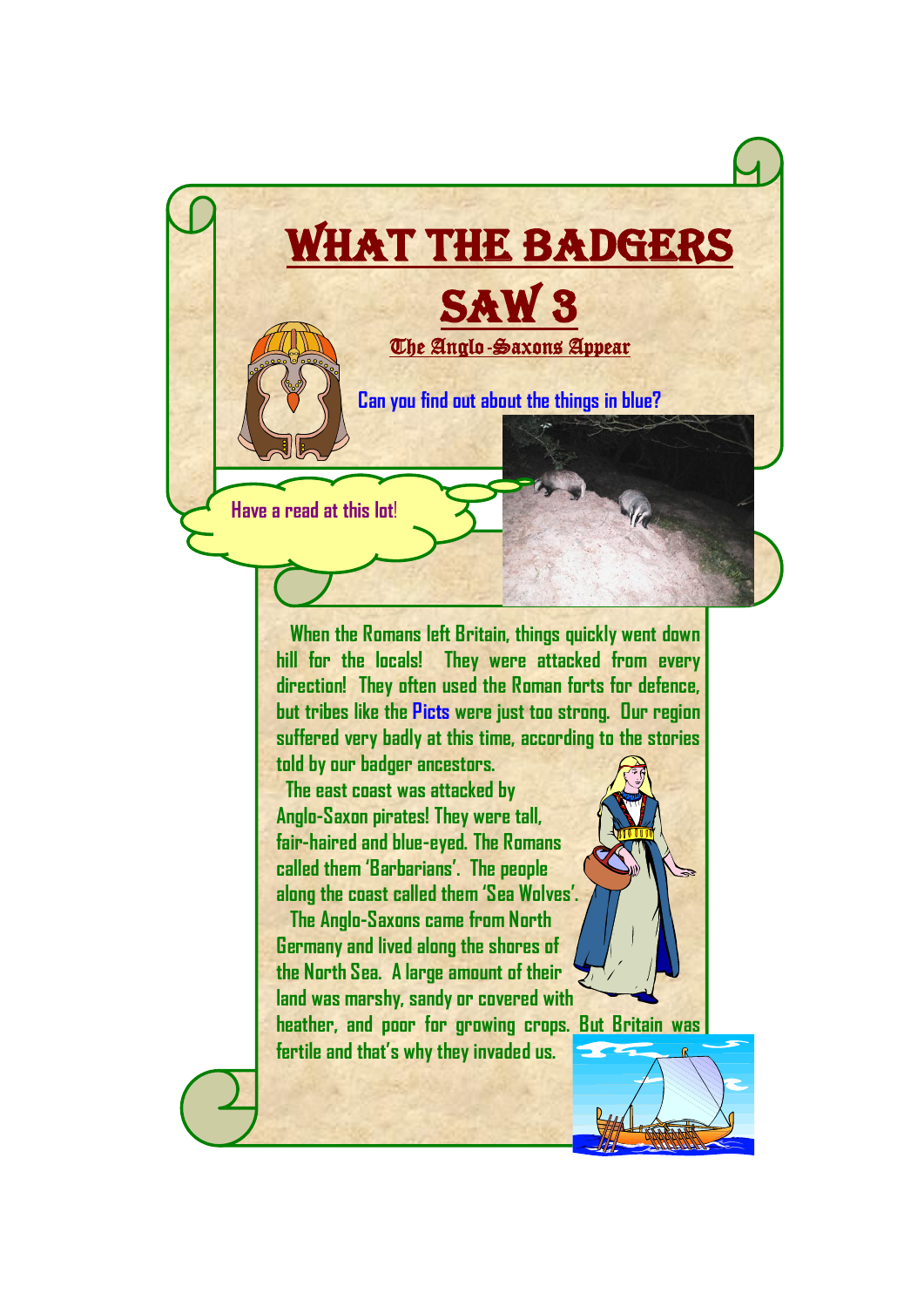

**by his wife, Ethelberga of Kent. Just six years later, Edwin was attacked and**



**killed by King Cadwallon. After another two years of horror, a Deiran, Oswald killed Cadwallon in a battle near Hexham and became the new king of the whole region. He brought a monk called Aidan to preach to the Northumbrians.**